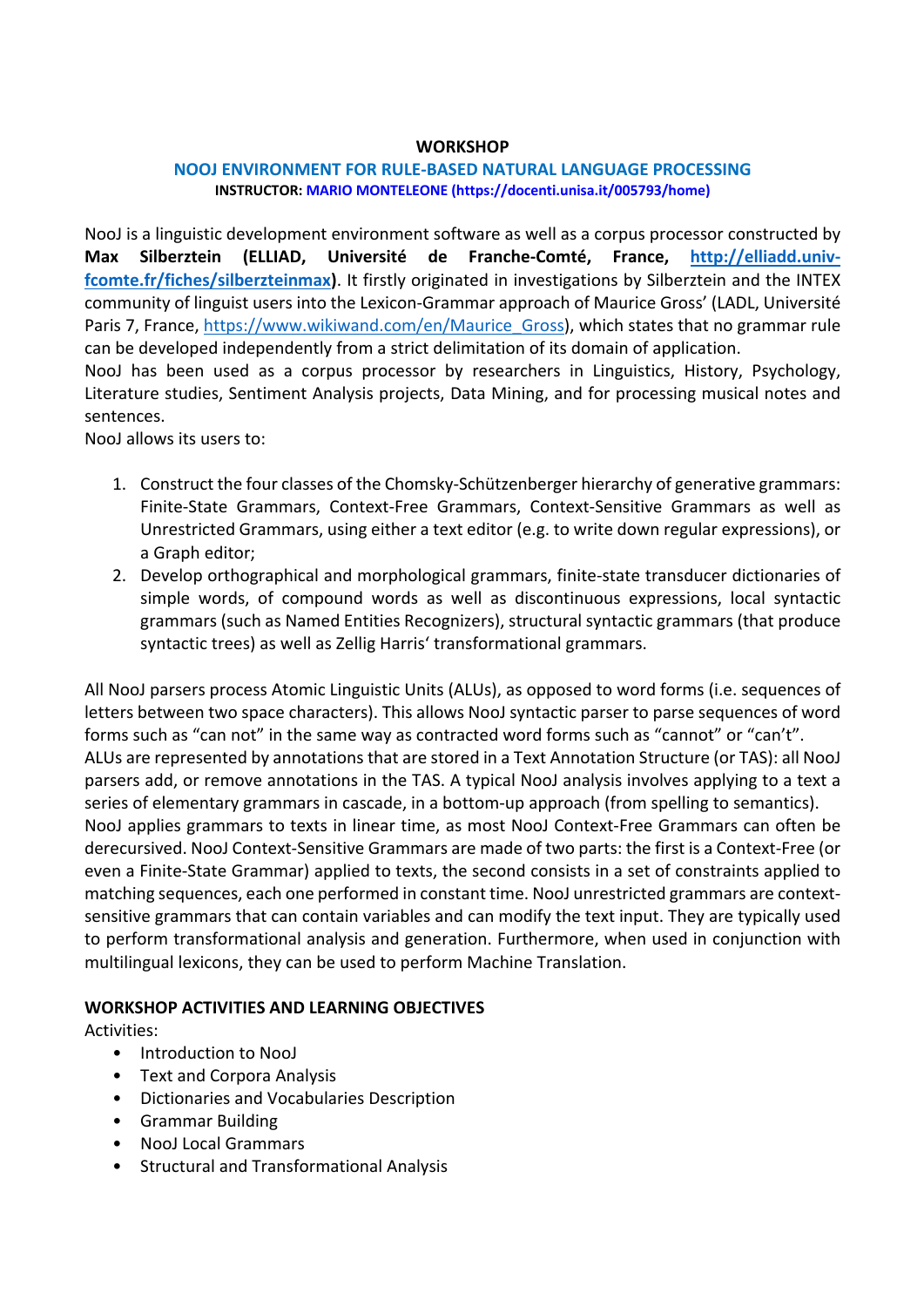After the theoretical illustrations, for each activity practical exercises will be held.

Learning Objectives:

Introduce Workshop participants to:

- Rule-based NLP procedures and techniques;
- NooJ as a language-development environment for text processing and querying, concordance building and analysis;
- NooJ six types of linguistic resources (typography and spelling, lexical morphology, dictionaries, inflectional morphology, derivative morphology, productive morphology);
- NooJ (Local) Grammar construction and application;
- NooJ structural syntax (syntax tree and annotations) and transformations (paraphrases, semantic analysis, translation).